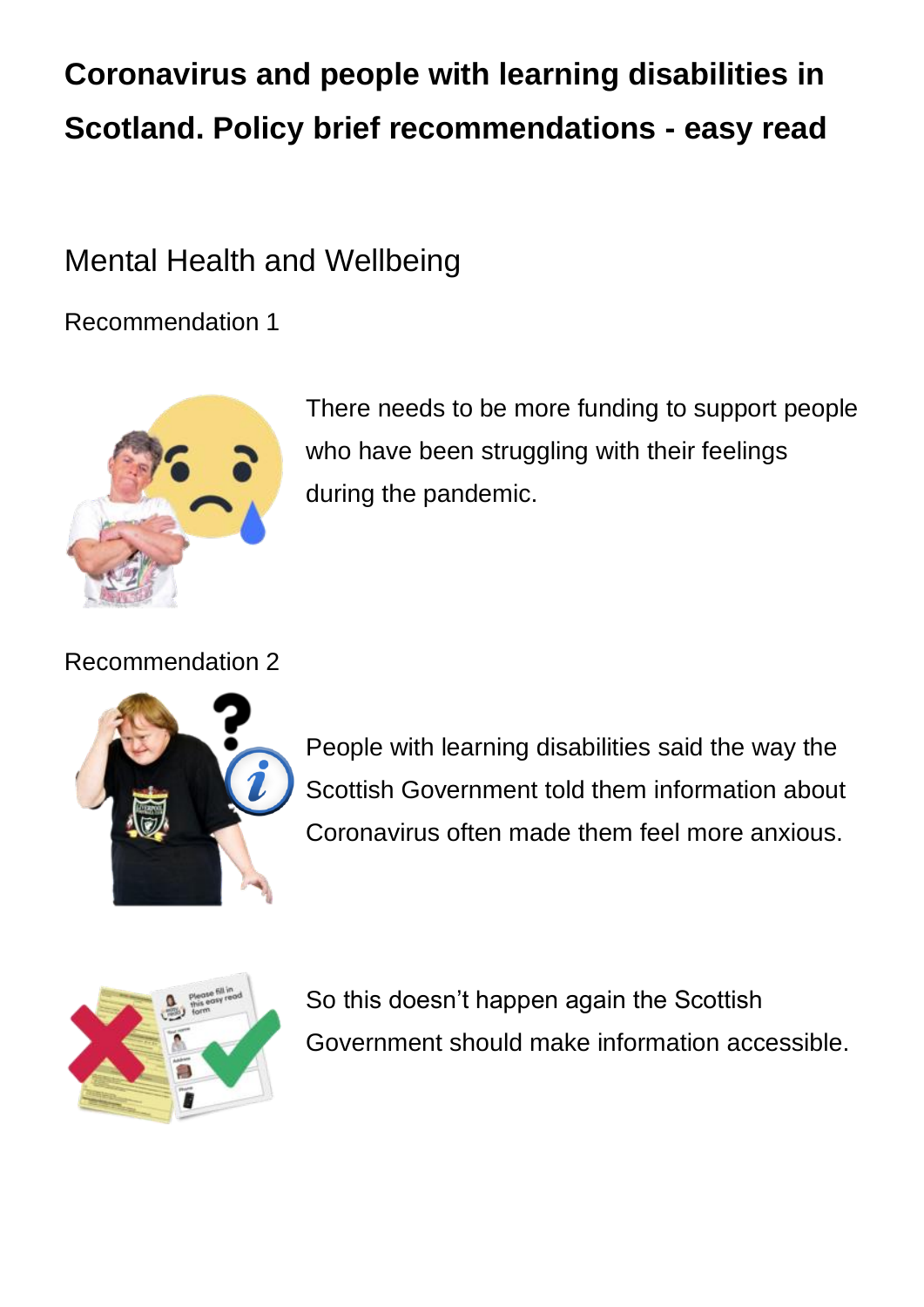

Things like large print, using colour on printed information or using videos could help.

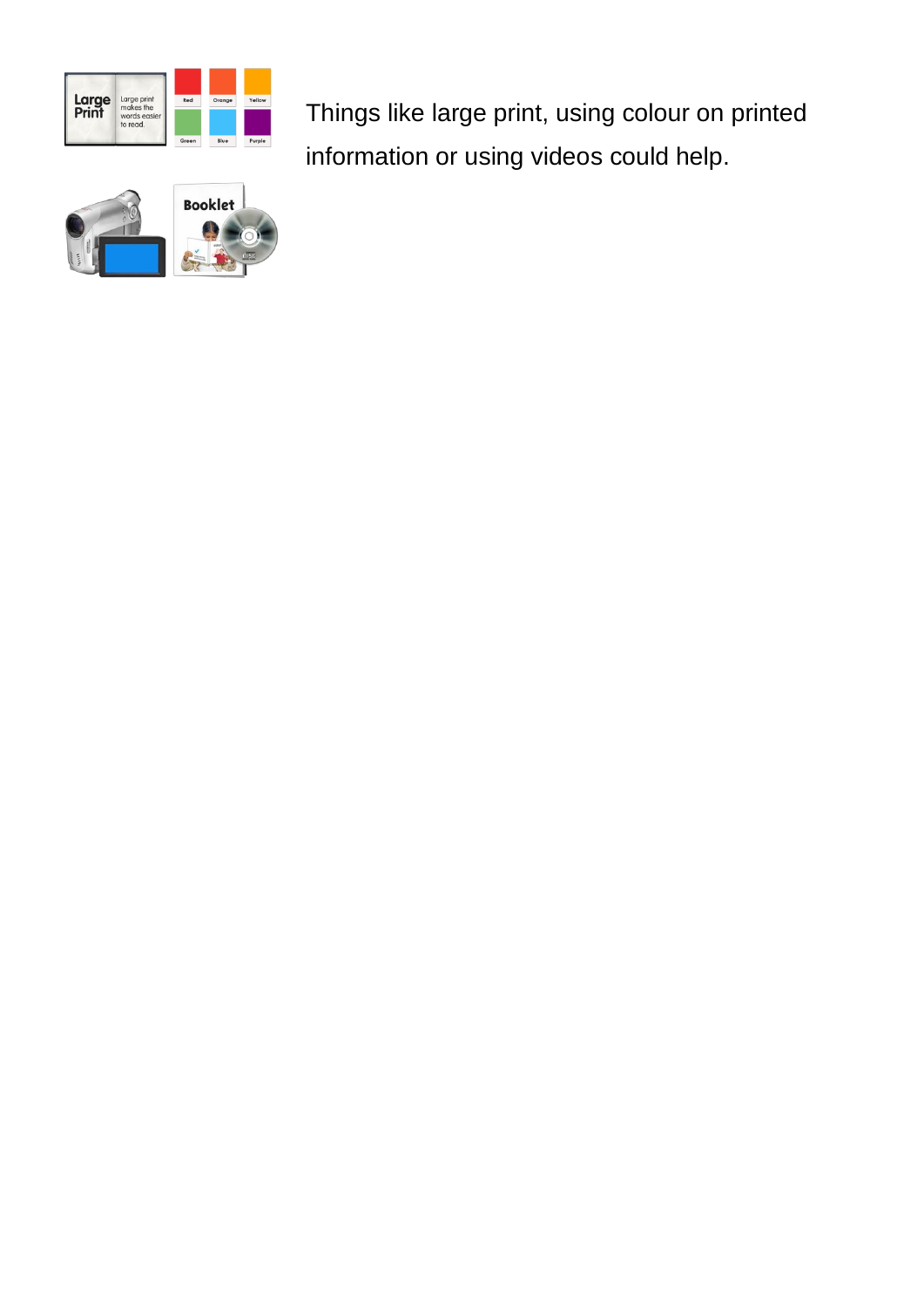### Access to Health Services

Recommendation 1



People with learning disabilities should be able to meet their doctor in person as soon as possible.



It is even more important this is done for people with profound and multiple learning disabilities (PMLD).

Recommendation 2



People with learning disabilities should be able to get a health check once a year.

Recommendation 3



During the pandemic the health and wellbeing of people with profound and multiple learning disabilities (PMLD) has gotten a lot worse.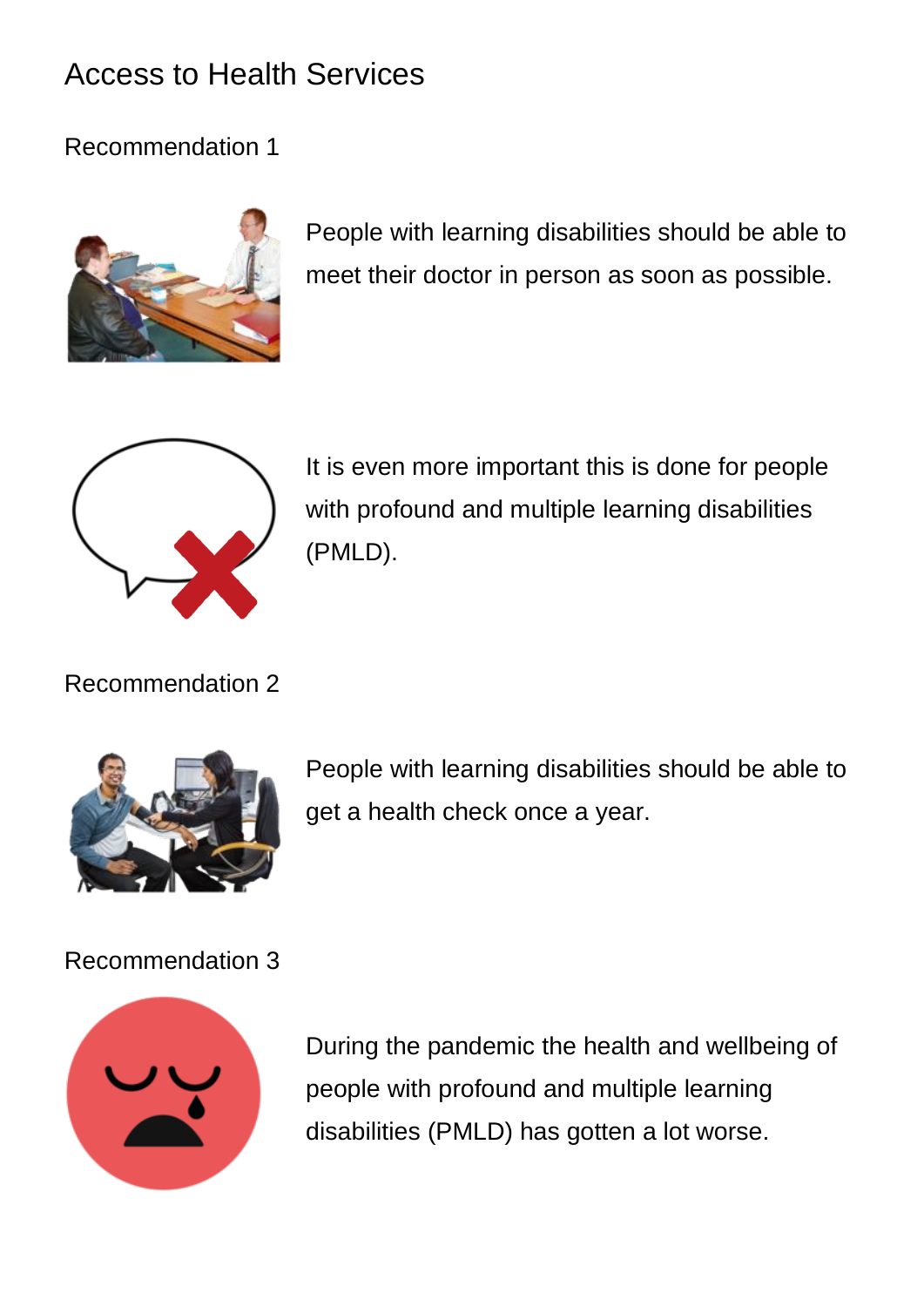

It is important that Allied Health Professionals like physiotherapists and speech and language therapists do everything they can to deal with this problem.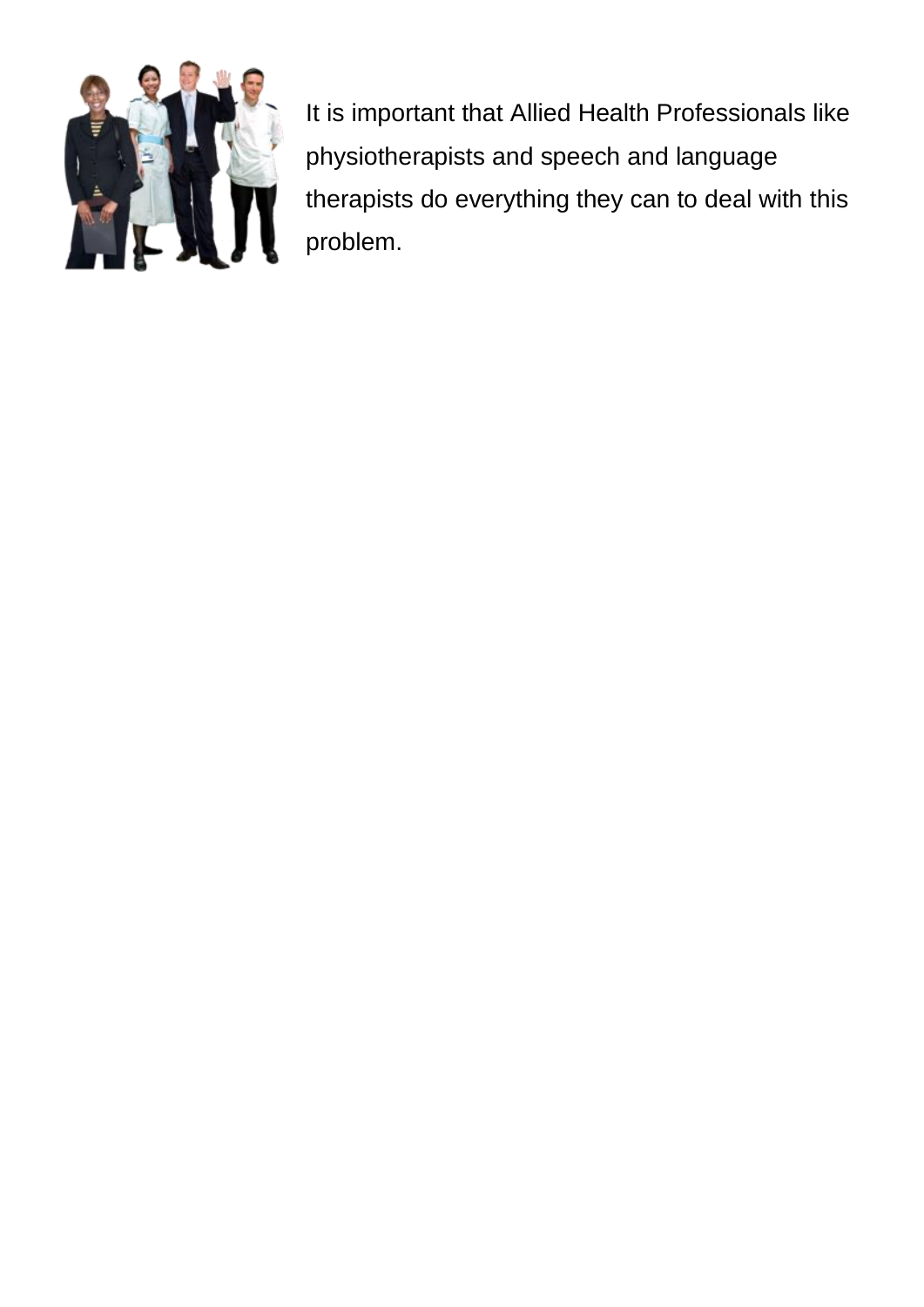## Access to Support Services

#### Recommendation 1



Day services and community activities for people with learning disabilities should be opened again as soon as possible.



Online support should be available in addition to in-person support and not instead of it.

#### Recommendation 2



There should be a national hub where people can share ideas on how to give the best social care and health care for people with learning disabilities.





This hub would look at how to bring back services that stopped during lockdown.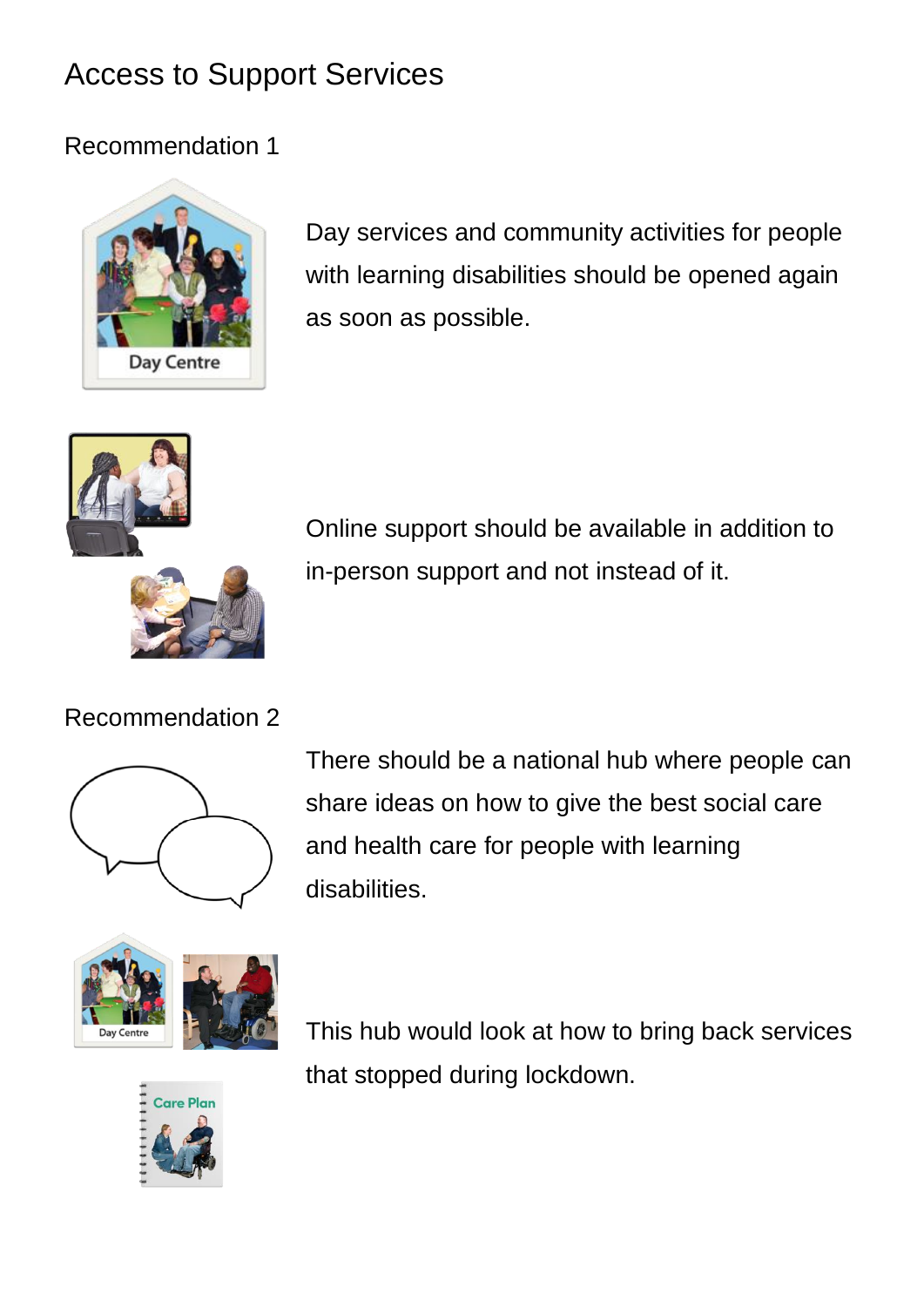

This hub should work with people who have learning disabilities and their families.

#### Recommendation 3



Lots of families found it difficult to cope with less support during Coronavirus.



Their physical and mental health is worse because of having less support.



Care packages that were taken away from people with profound and multiple learning disabilities (PMLD) need to be returned.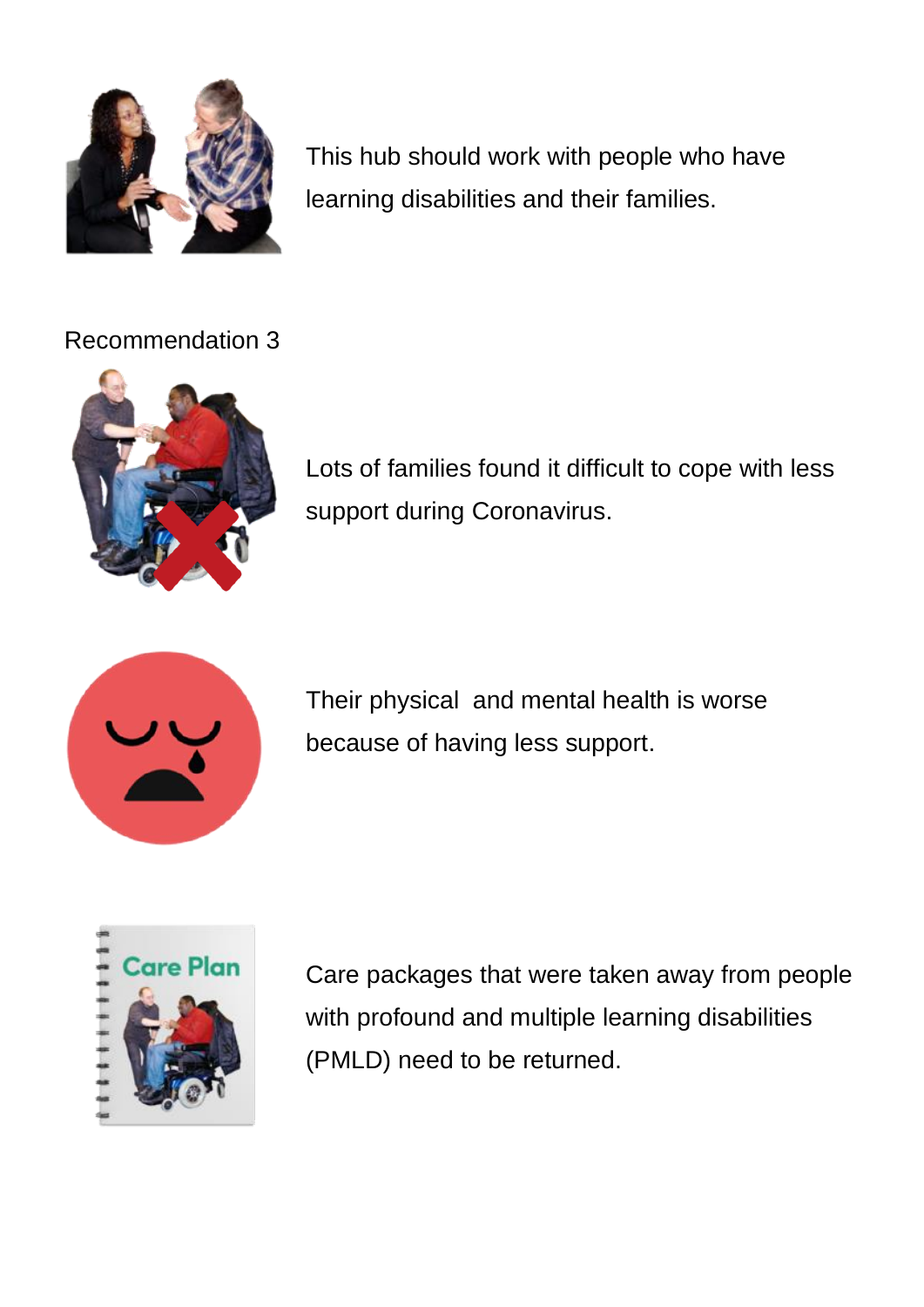#### Recommendation 4



Choices should be clearer for people with learning disabilities when they are planning their transition into adult life.



People with learning disabilities and their families should be involved in planning their transitions.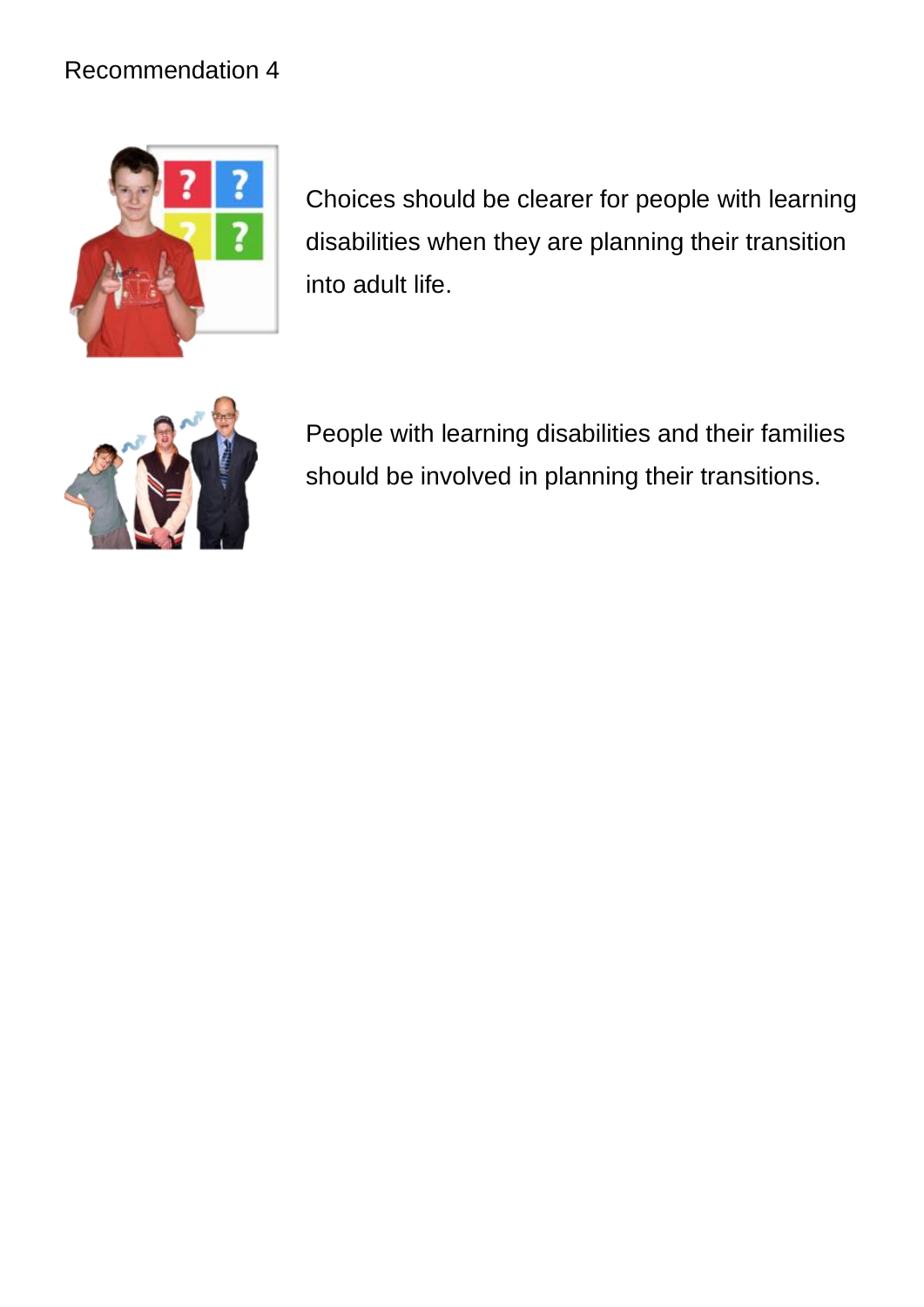## Social Contact and Engagement

Recommendation 1



People with learning disabilities will be more lonely if they are not supported to meet and talk with other people.



Urgent support is needed to make sure people with learning disabilities can meet friends and take part in activities.

Recommendation 2





Services and activities need to be both online and face to face.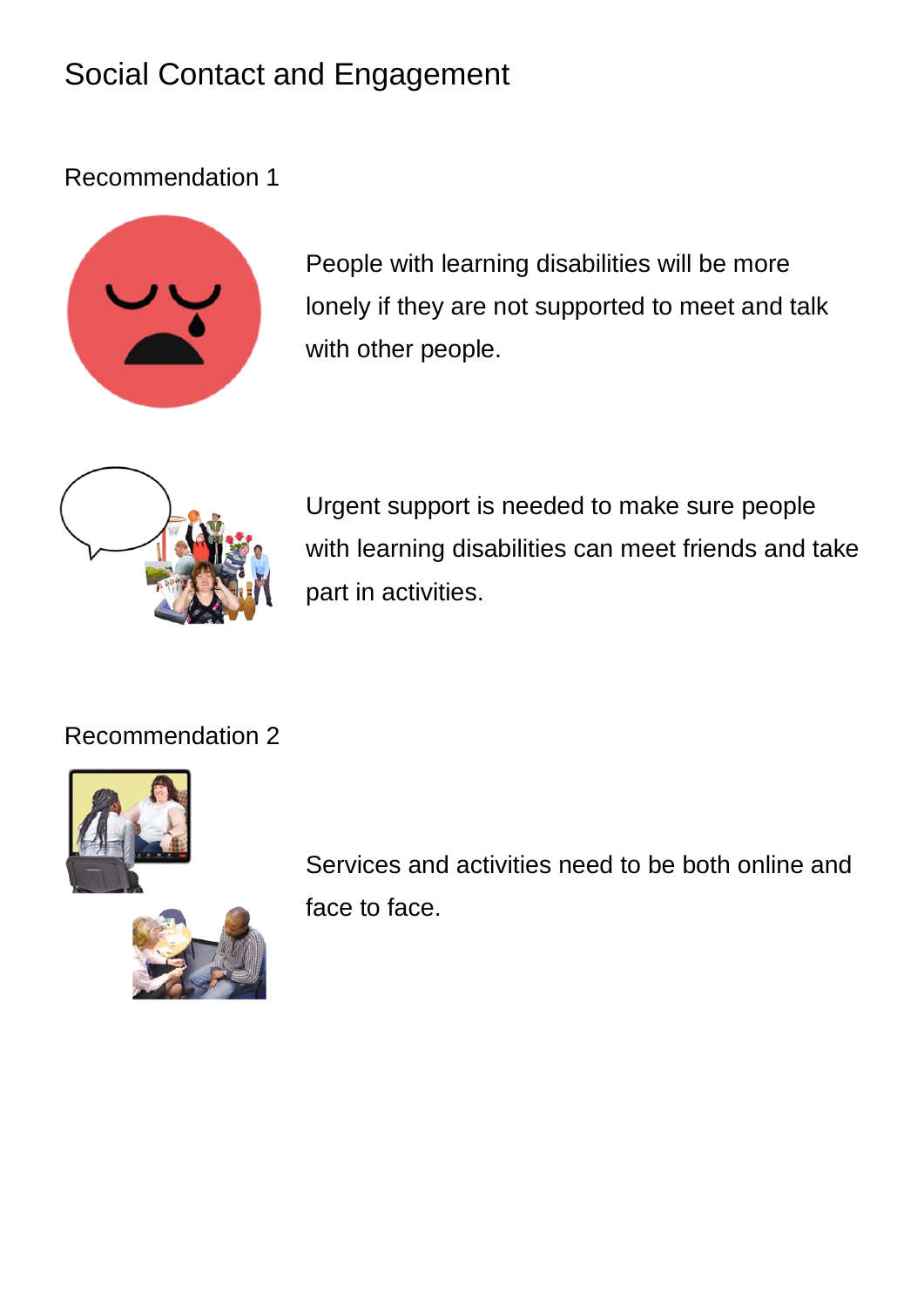### Digital lives

### Recommendation 1



People with learning disabilities should be supported to use the internet to communicate with friends and family.

#### Recommendation 2



Specialist support and online activities should be provided for people with profound and multiple learning disabilities (PMLD).



But we need to remember some online support will not work for everyone.

#### Recommendation 3



Internet and face-to-face activities must be provided.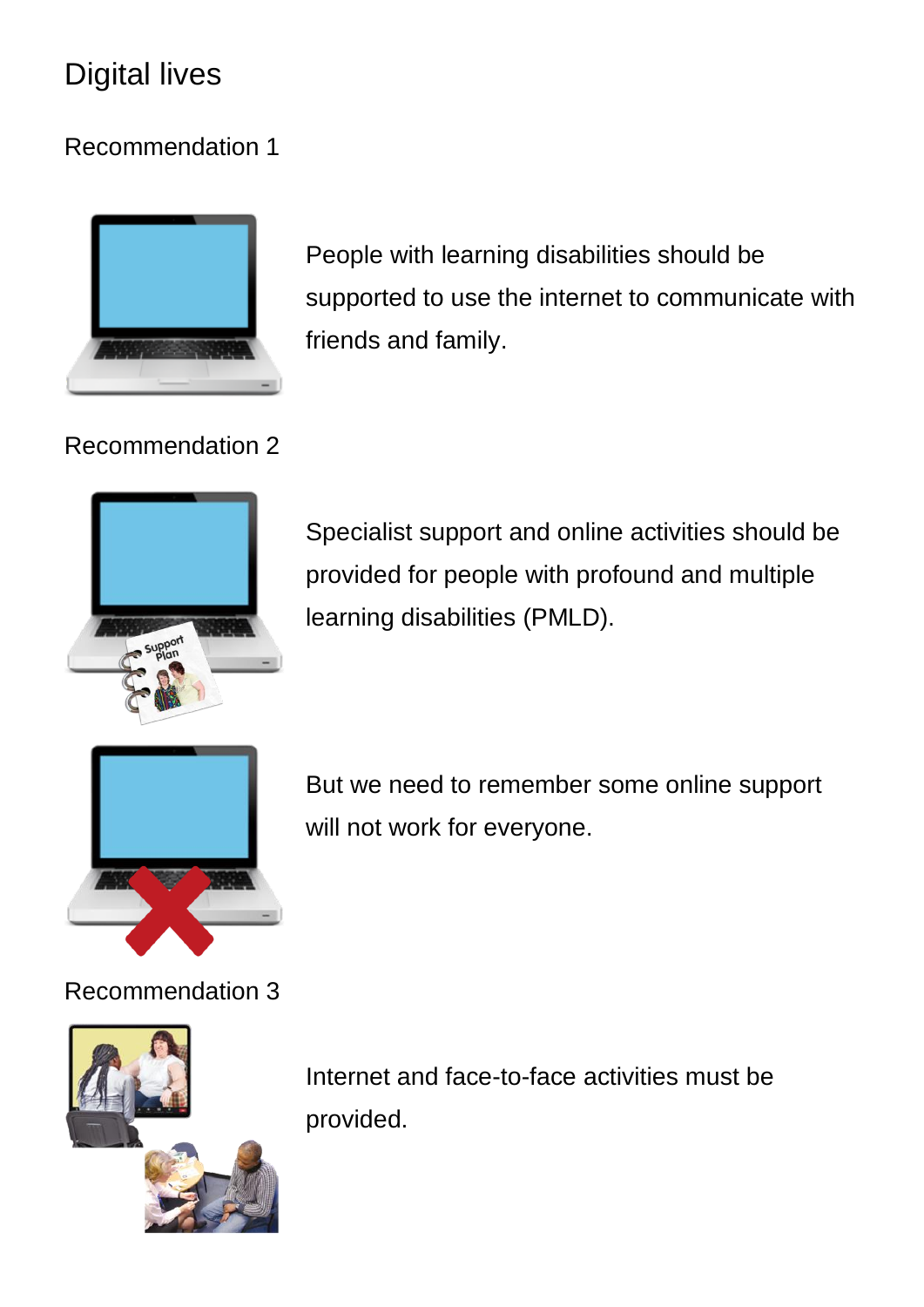## Impact of caring and visitor restrictions

Recommendation 1



Carers were anxious about what would happen to the person they were caring for if they get ill.



Care plans should be put in place which will say how the person will be cared for if their carer get ill.



It should be put into law that these care plans have to be made.

Recommendation 2



If there are visitor restrictions in future there should be risk assessments to make sure the wellbeing of people with learning disabilities is protected.